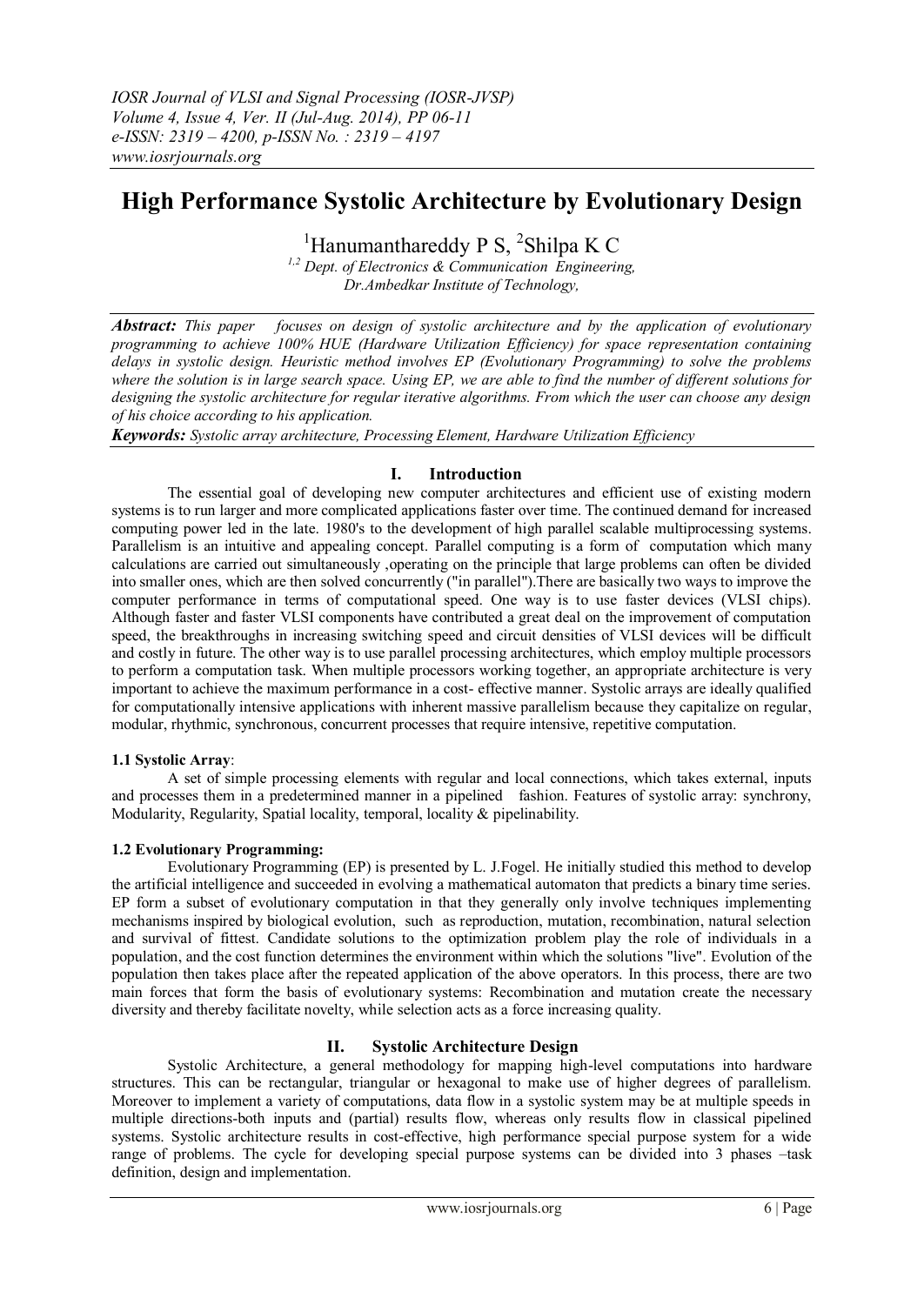#### **2.1 Systolic architectures: Basic principle**

Systolic architectures, an architectural concept originally proposed for VLSI implementation of some matrix operations. A systolic system consists of a set of interconnected cells each capable of performing some simple operation. as simple, regular communication and controlled structures have substantial advantages over complicated ones in design and implementation, cells in a systolic system are typically interconnected to form a systolic array or systolic tree. Information in systolic systems flows between cells in a pipelined fashion and communication with the outside world occurs only at the "boundary cells". The basic principle of a systolic architecture, a systolic array in particular is shown in fig.1



**Fig. 1 Basic Principle of Systolic Array with single PE**

By replacing the single processing element with an array of PE"s as shown in fig.2. a higher computation throughput can be achieved without increasing memory bandwidth. Being able to use each input data item a number of times (and thus achieving high computation throughput with only modest memory bandwidth) is one of the many advantages of systolic approach.



**Fig 2 Basic Principle of Systolic Array**

# **Design 1**

To design a systolic array, when the three vectors namely the projection vector, processor vector and scheduling vectors are given, is shown in fig.3

**III. Systolic Array Design Methodology:**



**Fig 3 Design1 methodology**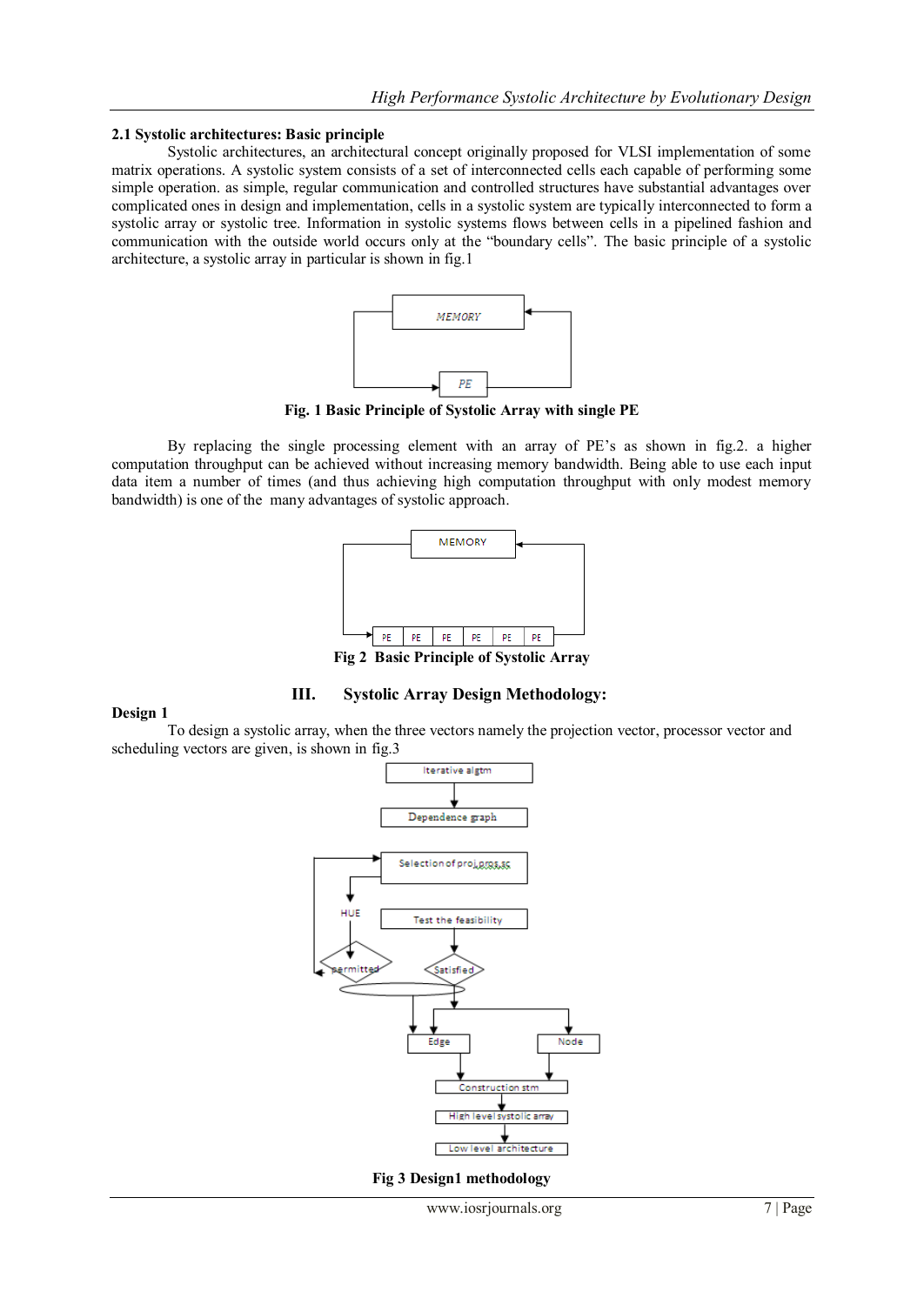Systolic array architectures are designed by using linear mapping techniques on regular dependence graphs (DG). The DG corresponds to space representation, where no time instance is assigned to any computation  $(t=0)$ . A DG is said to be regular, if a presence of an edge in a certain direction at any node in the DG represents presence of an edge in the same direction at all nodes in the DG. Systolic architectures have space-time representation where each node is mapped to a certain PE and is scheduled at a particular time instance. Systolic design methodology maps an N-dimensional DG to a lower dimensional systolic architecture. Mapping of N-dimensional DG to (N-1) dimensional systolic array is considered.

Basic vectors involved in the systolic array design are:

1. Projection vector: (also called as iteration vector)

 $d = \begin{vmatrix} d \\ d \end{vmatrix}$ J  $\overline{\phantom{a}}$ L L 2 1 *d d* d is the projection vector.

Two nodes that are displaced by "d "or multiples of "d "are executed by same processor.

2. Processor space vector

 $P^{T}=(p_1, p_2)$ 

Any node with index  $I^T = (i, j)$  would be executed by processor in space time representation by:  $P^T I = (p_1, p_2)$ 3. Scheduling Vector  $S^T=(s_1,s_2)$ 

Any node with index I would be executed by:  $S^{T}I=(s_1,s_2)\begin{bmatrix} 1\\ 1 \end{bmatrix}$  $\overline{\phantom{a}}$  $\overline{\phantom{a}}$  $\mathsf{I}$ L  $\mathsf{L}$ *j i*

4. Hardware Utilization Efficiency

 $HUE = 1/|S<sup>T</sup>d|$ 

This is because two tasks executed by the same processor are spaced  $\frac{S}{d}$  time units apart.

Much systolic architecture can be designed for a given problem by selecting different projection, processor space and scheduling vectors. These vectors must satisfy the feasibility constraints.

The feasibility constraints are:

1.If points A and B differ by the projection vector, i.e.  $(I_A-I_B)$  is same as d, then they must be executed by the same processor. in other words:

 $P^{T}I_{A}=P^{T}I_{B}$  $P_{-}^{T}$  (I<sub>A</sub>-I<sub>B</sub>)=0  $P^T d=0$ 

2. If A and B are mapped to the same processor, then they cannot be executed at the same time. i.e.  $S^{T}I_A \neq S^{T}I_B$  $S^{T}(I_{A} - I_{B}) \neq 0$ 

 $S^T d \neq 0$ 

Once the above two constraints are satisfied, edge mapping is done.

Edge mapping:

If an edge E exists in a space representation or DG then an edge  $P^T e$  is introduced in a systolic array with  $S^T e$ delays. Once edge mapping is done, then we construct low-level implementation of the particular design. Now the edges can be mapped using table 1

|                |   | $P^{T}e$ S <sup>T</sup> $e$ |
|----------------|---|-----------------------------|
| wt(1 0)        | n |                             |
| $i/p$ (0 1)    |   |                             |
| $Result(1 -1)$ |   |                             |

**Table 1** Edge Mapping for Design

## **Design 2**

When the three vectors are not given, then we go for RIA description. From which we are able to draw RDG. So that for the FIR problem, the standard output RIA description is as follows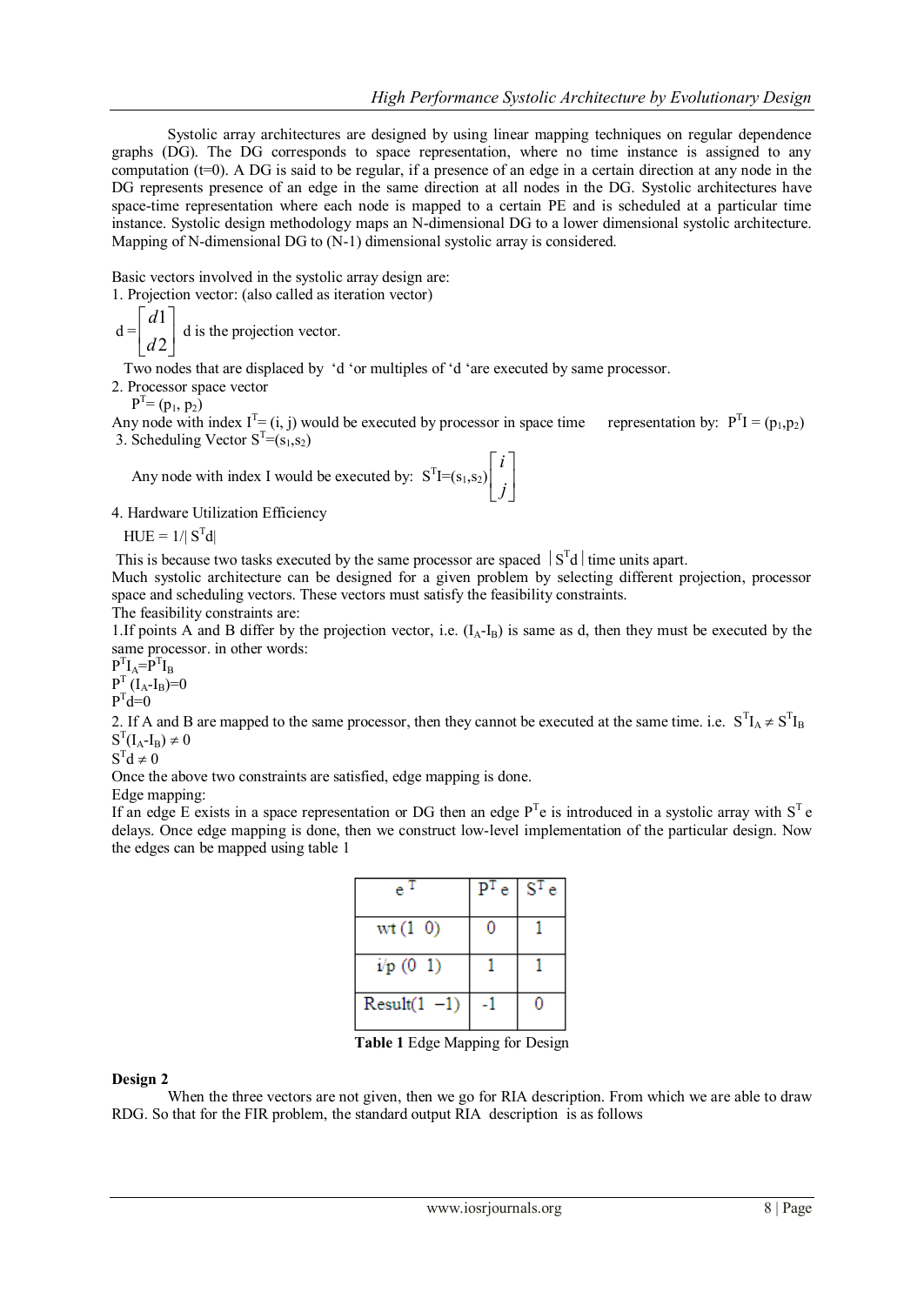

**Fig 4 Design 2 methodology**

### **IV. Test & Results**

### **Design of SA for 3-TAP FIR Filter using EP**

Node mapping and edge mapping for the given projection vector, processor vector and scheduling vector. Design 1.

If the projection vector  $d = \frac{1}{\cdot}$ J  $\left(\frac{1}{\cdot}\right)$  $\setminus$ ſ 1 1 Scheduling vector  $s^T = (1 \ 0)$ Probability of systolic array

$$
p^{T}d = [1 1] \begin{bmatrix} 1 \\ -1 \end{bmatrix} = 0
$$
  
\n
$$
s^{T}d = [1 0] \begin{bmatrix} 1 \\ -1 \end{bmatrix} = 1
$$
  
\n
$$
HUE = 1/ |s^{T}d| = 1
$$

Processor vector  $p^T = (1\;1)$ 

Design 2

When the three vectors are not given, then we go for RIA description. From which we are able to draw RDG. So that for the FIR problem, The standard output RIA description is as follows.

 $W(i,j) = W(i-1,j)$  $X(i, j) = X(i, j-1)$  $Y(i,j) = y(i-1,j+1) + W(i,j)X(i,j)$ 

Using these, RDG of fig 5 can be obtained.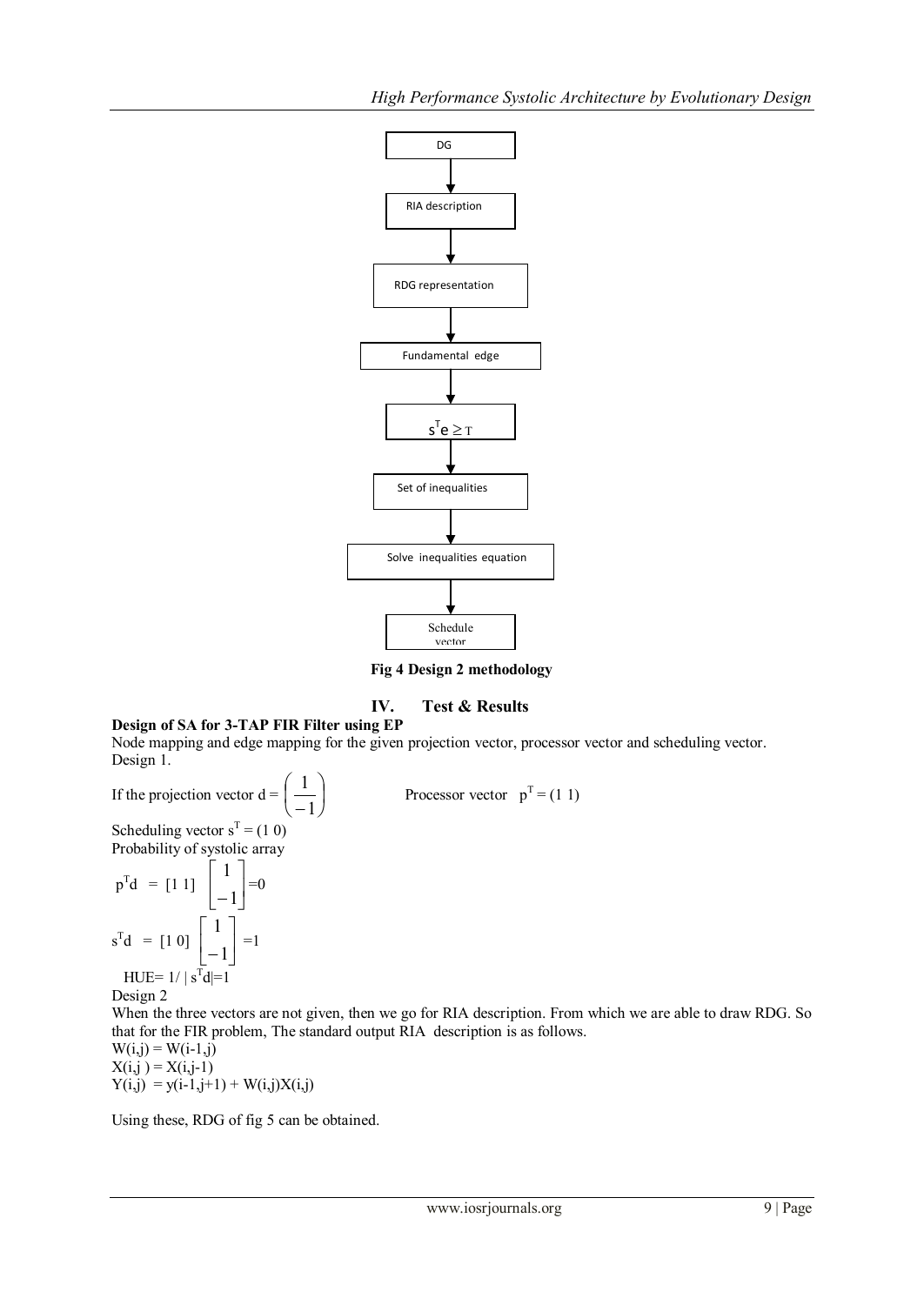### **Fig.5 Reduced dependence graph of the FIR filtering example.**



Assume the time to perform multiplication, addition and communication are as follows. Tmult=5 Tadd=2,Tcom=1

Scheduling inequality for an edge in a DG is given by:  $S^T + \gamma_y - \gamma_x \ge T_x$ 

Where 
$$
s = \begin{bmatrix} s1 \\ s2 \end{bmatrix}
$$

.

There are 5 edges in the RDG shown in Fig.5

$$
W \rightarrow Y : e = \begin{bmatrix} 0 \\ 0 \end{bmatrix} , \quad \gamma_y \cdot \gamma_x \ge 0
$$
  

$$
X \rightarrow X : e = \begin{bmatrix} 0 \\ 0 \end{bmatrix} , \quad s_2 + \gamma_x \cdot \gamma_x \ge 1
$$
  

$$
W \rightarrow W : e = \begin{bmatrix} 1 \\ 0 \end{bmatrix} , \quad s_1 + \gamma_w \cdot \gamma_w \ge 1
$$
  

$$
X \rightarrow Y : e = \begin{bmatrix} 0 \\ 0 \end{bmatrix} , \quad \gamma_y \cdot \gamma_x \ge 0
$$
  

$$
Y \rightarrow Y : e = \begin{bmatrix} 1 \\ 1 \end{bmatrix} , \quad s_1 \cdot s_2 + \gamma_y \cdot \gamma_y \ge 5 + 2 + 1
$$

#### **V. Conclusion**

In this proposed system using Evolutionary Programming, we are able to find the number of different solutions for designing the systolic architecture for regular iterative algorithms. From which the user can choose any design of his choice according to his application. When the projection vector, processor vector and scheduling vector are given, then we are able to find the node mapping and edge mapping. When the vectors are not known we are using EP to find different design patterns, where in the user can choose the design depending upon his application.

### **VI. Future Work**

Once the systolic array is designed, then further we have to go for retiming, folding, unfolding and scheduling where:

Retiming: Is the technique of moving the structural location of latches or registers in a digital circuit to improve its performance, area, and/or power characteristics in such a way that preserves its functional behavior at its outputs.